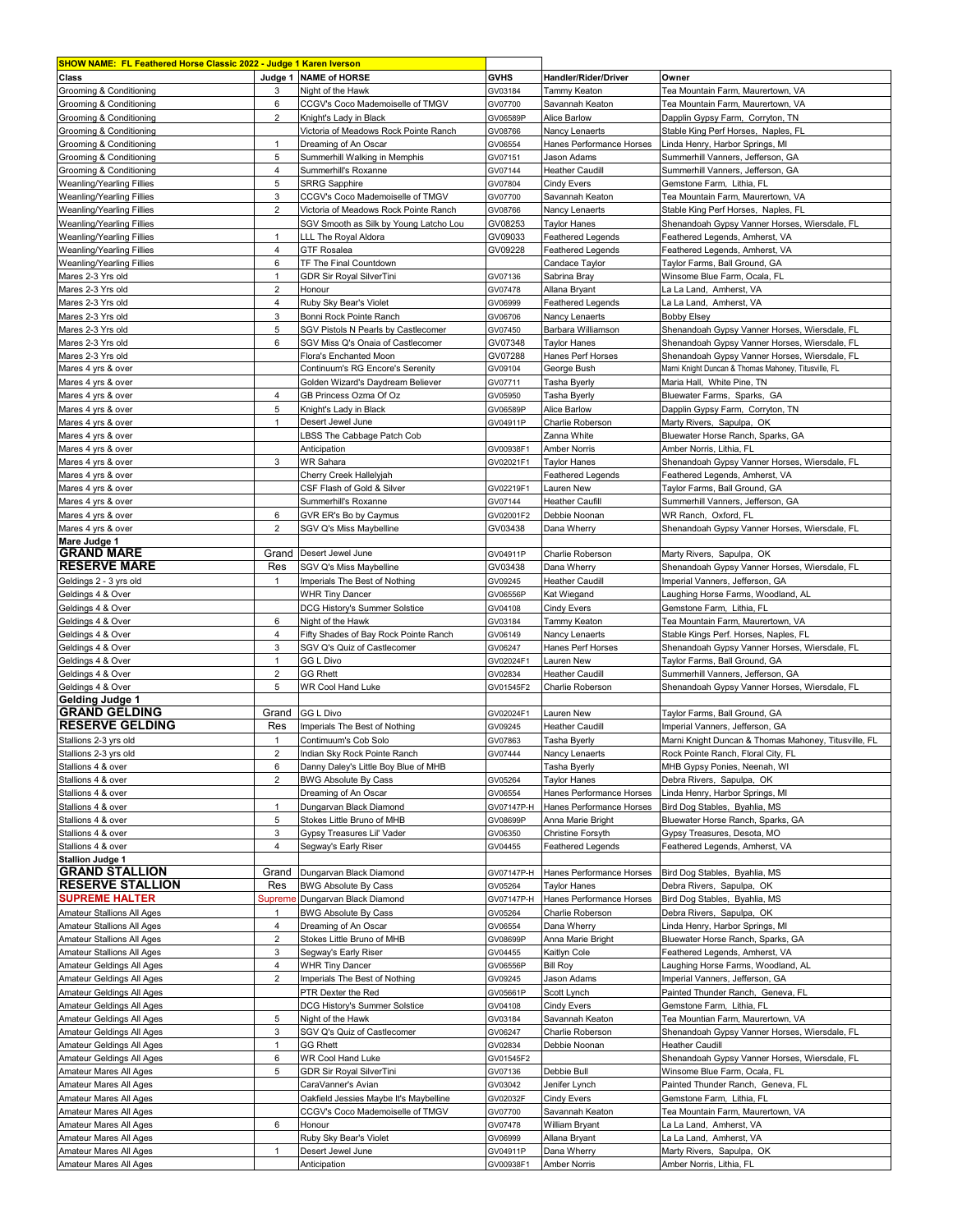| Amateur Mares All Ages  | 3              | <b>WR Sahara</b>                          | GV02021F1 | <b>Charlie Roberson</b>  | Shenandoah Gypsy Vanner Horses, Wiersdale, FL        |
|-------------------------|----------------|-------------------------------------------|-----------|--------------------------|------------------------------------------------------|
| Amateur Mares All Ages  |                | SGV Miss Q's Onaia of Castlecomer         | GV07348   | Larmar Ingulli           | Shenandoah Gypsy Vanner Horses, Wiersdale, FL        |
| Amateur Mares All Ages  | 2              | SGV Q's Miss Maybelline                   | GV03438   | Dana Wherry              | Shenandoah Gypsy Vanner Horses, Wiersdale, FL        |
| Amateur Mares All Ages  | DQ             | Cherry Creek Hallelyjah                   |           | Kaitlyn Cole             | Feathered Legends, Amherst, VA                       |
| Amateur Mares All Ages  | 4              | Knight's Lady in Black                    | GV06589P  | Jacob Barlow-Calhoun     | Dapplin Gypsy Farm, Corryton, TN                     |
| Amatuer Judge 1         |                |                                           |           |                          |                                                      |
| <b>GRAND CHAMPION</b>   | Grand          | Desert Jewel June                         | GV04911P  | Dana Wherry              | Marty Rivers, Sapulpa, OK                            |
| <b>RESERVE CHAMPION</b> | Res            | SGV Q's Miss Maybelline                   | GV03438   | Dana Wherry              | Shenandoah Gypsy Vanner Horses, Wiersdale, FL        |
| Youth Mares All Ages    | -1             | WR Sahara                                 | GV02021F1 | Olivia Roberson          | Shenandoah Gypsy Vanner Horses, Wiersdale, FL        |
| Youth Mares All Ages    | 3              | CSF Flash of Gold & Silver                | GV02219F1 | Caitlin Winter           | Taylor Farms, Ball Ground, GA                        |
| Youth Mares All Ages    | $\overline{2}$ | Cherry Creek Hallelyjah                   |           | Julia Becker             | Feathered Legends, Amherst, VA                       |
| Youth Geldings All Ages | $\mathbf{1}$   | Westmoreland Tristan's Blue               | GV03209   | Sophie Foy               | Tonyia Foy, Windsor, NC                              |
| Youth Geldings All Ages | SC             | SGV Q's Quiz of Castlecomer               | GV06247   | Olivia Roberson          | Shenandoah Gypsy Vanner Horses, Wiersdale, FL        |
| Youth Geldings All Ages | 2              | GG L Divo                                 | GV02024F1 | Caitlin Winter           | Taylor Farms, Ball Ground, GA                        |
| Youth Geldings All Ages | 3              | Summerhill Walking in Memphis             | GV07151   | Jessie Adams             | Summerhill Vanners, Jefferson, GA                    |
| Youth Geldings All Ages | 4              | WR Cool Hand Luke                         | GV01545F2 | Olivia Roberson          | Shenandoah Gypsy Vanner Horses, Wiersdale, FL        |
| Youth - Judge 1         |                |                                           |           |                          |                                                      |
| <b>GRAND Champion</b>   | Grand          | <b>WR Sahara</b>                          | GV02021F1 | Olivia Roberson          | Shenandoah Gypsy Vanner Horses, Wiersdale, FL        |
| <b>RESERVE Champion</b> | Res            | Cherry Creek Hallelyjah                   |           | Julia Becker             | Feathered Legends, Amherst, VA                       |
| Color Pattern           |                | <b>WR Great Scott</b>                     | GV03000   | Sabrina Bray             | Winsome Blue Farm, Ocala, FL                         |
| Color Pattern           | $\mathbf{1}$   | <b>Backyard Swagger</b>                   | GV08347P  | Kat Wiegand              | Kristin Greco, Columbiaville, MI                     |
| Color Pattern           |                | Danny Daley's Little Boy Blue of MHB      |           | Tasha Byerly             | MHB Gypsy Ponies, Neenah, WI                         |
| Color Pattern           |                | DCG History's Summer Solstice             | GV04108   | <b>Cindy Evers</b>       | Gemstone Farm, Lithia, FL                            |
| Color Pattern           | 3              | Night of the Hawk                         | GV03184   | Tammy Keaton             | Tea Mountain Farm, Maurertown, VA                    |
| Color Pattern           |                | SGV Miss Q's Onaia of Castlecomer         | GV07348   | <b>Taylor Hanes</b>      | Shenandoah Gypsy Vanner Horses, Wiersdale, FL        |
| Color Pattern           | 6              | WR Cool Hand Luke                         | GV01545F2 | Barbara Williamson       | Shenandoah Gypsy Vanner Horses, Wiersdale, FL        |
| Color Pattern           | 2              | GVR ER's Bo by Caymus                     | GV02001F2 | <b>Heather Caudill</b>   | WR Ranch, Oxford, FL                                 |
| Color Pattern           | 4              | LLL The Royal Aldora                      | GV09033   | <b>Feathered Legends</b> | Feathered Legends, Amherst, VA                       |
| Color Pattern           | 5              | Flora's Enchanted Moon                    | GV07288   | Hanes Perf Horses        | Shenandoah Gypsy Vanner Horses, Wiersdale, FL        |
| Color Solid or Blagdon  | 5              | GDR Sir Royal SilverTini                  | GV07136   | Sabrina Bray             | Winsome Blue Farm, Ocala, FL                         |
| Color Solid or Blagdon  |                | CCGV's Coco Mademoiselle of TMGV          | GV07700   | Savannah Keaton          | Tea Mountain Farm, Maurertown, VA                    |
| Color Solid or Blagdon  |                | Knight's Lady in Black                    | GV06589P  | <b>Alice Barlow</b>      | Dapplin Gypsy Farm, Corryton, TN                     |
| Color Solid or Blagdon  | 3              | Honour                                    | GV07478   | <b>William Bryant</b>    | La La Land, Amherst, VA                              |
| Color Solid or Blagdon  |                | Ruby Sky Bear's Violet                    | GV06999   | Allana Bryant            | La La Land,  Amherst, VA                             |
| Color Solid or Blagdon  | 6              | Fifty Shades of Bay Rock Pointe Ranch     | GV06149   | Darby Empringham         | Stable Kings Perf. Horses, Naples, FL                |
| Color Solid or Blagdon  | $\overline{2}$ | Indian Sky Rock Pointe Ranch              | GV07444   | Nancy Lenaerts           | Rock Pointe Ranch, Floral City, FL                   |
| Color Solid or Blagdon  | $\overline{4}$ | Dreaming of An Oscar                      | GV06554   | Hanes Performance Horses | Linda Henry, Harbor Springs, MI                      |
| Color Solid or Blagdon  |                | Stokes Little Bruno of MHB                | GV08699P  | Anna Marie Bright        | Bluewater Horse Ranch, Sparks, GA                    |
| Color Solid or Blagdon  |                | LBSS The Cabbage Patch Cob                |           | Zanna White              | Bluewater Horse Ranch, Sparks, GA                    |
| Color Solid or Blagdon  |                | Gypsy Treasures Lil' Vader                | GV06350   | Christine Forsyth        | Gypsy Treasures, Desota, MO                          |
| Color Solid or Blagdon  |                | <b>GG Rhett</b>                           | GV02834   | Andrew Caudill           | Summerhill Vanners, Jefferson, GA                    |
|                         |                |                                           |           |                          |                                                      |
| Color Solid or Blagdon  |                | Summerhill's Roxanne                      | GV07144   | <b>Heather Caudill</b>   | Summerhill Vanners, Jefferson, GA                    |
| Color Solid or Blagdon  | 1              | Imperials The Best of Nothing             | GV09245   | Jason Adams              | Imperial Vanners, Jefferson, GA                      |
| Youth Color             | $\mathbf{1}$   | Westmoreland Tristan's Blue               | GV03209   | Sophie Foy               | Tonyia Foy, Windsor, NC                              |
| Youth Color             | 5              | WR Sahara                                 | GV02021F1 | Olivia Roberson          | Shenandoah Gypsy Vanner Horses, Wiersdale, FL        |
| Youth Color             | 2              | GG L Divo                                 | GV02024F1 | Caitlin Winter           | Taylor Farms, Ball Ground, GA                        |
| Youth Color             | 4              | Summerhill Walking in Memphis             | GV07151   | Jessie Adams             | Summerhill Vanners, Jefferson, GA                    |
| Youth Color             | 3              | LLL The Royal Aldora                      | GV09033   | Julia Becker             | Feathered Legends, Amherst, VA                       |
| Amateur Color           |                | DCG History's Summer Solstice             | GV04108   | <b>Cindy Evers</b>       | Gemstone Farm, Lithia, FL                            |
| Amateur Color           | 6              | Night of the Hawk                         | GV03184   | Tammy Keaton             | Tea Mountain Farm, Maurertown, VA                    |
| Amateur Color           |                | CCGV's Coco Mademoiselle of TMGV          | GV07700   | Savannah Keaton          | Tea Mountain Farm, Maurertown, VA                    |
| Amateur Color           | 5              | Knight's Lady in Black                    | GV06589F  | Jacob Barlow             | Dapplin Gypsy Farm, Corryton, TN                     |
| Amateur Color           |                | Honour                                    | GV07478   | William Bryant           | La La Land, Amherst, VA                              |
| Amateur Color           |                | Ruby Sky Bear's Violet                    | GV06999   | Allana Bryant            | La La Land, Amherst, VA                              |
| Amateur Color           | $\overline{4}$ | Dreaming of An Oscar                      | GV06554   | Dana Wherry              | Linda Henry, Harbor Springs, MI                      |
| Amateur Color           |                | Stokes Little Bruno of MHB                | GV08699P  | Anna Marie Bright        | Bluewater Horse Ranch, Sparks, GA                    |
| Amateur Color           | 2              | <b>WR Cool Hand Luke</b>                  | GV01545F2 | Barbara Williamson       | Shenandoah Gypsy Vanner Horses, Wiersdale, FL        |
| Amateur Color           |                | <b>GG Rhett</b>                           | GV02834   | Debbie Noonan            | <b>Heather Caudill</b>                               |
| Amateur Color           |                | <b>GTF Rosalea</b>                        | GV09228   | Kaitlyn Cole             | Feathered Legends, Amherst, VA                       |
| Amateur Color           | -1             | Imperials The Best of Nothing             | GV09245   | Jason Adams              | Imperial Vanners, Jefferson, GA                      |
| North American Bred     |                | GDR Sir Royal SilverTini                  | GV07136   | Debbie Bull              | Winsome Blue Farm, Ocala, FL                         |
| North American Bred     | 6              | <b>WR Great Scott</b>                     | GV03000   | Sabrina Bray             | Winsome Blue Farm, Ocala, FL                         |
| North American Bred     |                | Contimuum's Cob Solo                      | GV07863   | <b>Tasha Byerly</b>      | Marni Knight Duncan & Thomas Mahoney, Titusville, FL |
| North American Bred     |                | Golden Wizard's Daydream Believer         | GV07711   | Tasha Byerly             | Maria Hall, White Pine, TN                           |
| North American Bred     |                | GB Princess Ozma Of Oz                    | GV05950   | George Bush              | Bluewater Farms, Sparks, GA                          |
| North American Bred     |                | Night of the Hawk                         | GV03184   | Tammy Keaton             | Tea Mountain Farm, Maurertown, VA                    |
| North American Bred     |                | CCGV's Coco Mademoiselle of TMGV          | GV07700   | Savannah Keaton          | Tea Mountain Farm, Maurertown, VA                    |
| North American Bred     |                | Knight's Lady in Black                    | GV06589P  | Alice Barlow             | Dapplin Gypsy Farm, Corryton, TN                     |
| North American Bred     | SC             | Fifty Shades of Bay Rock Pointe Ranch - B | GV06150   | Nancy Lenaerts           | Stable Kings Perf. Horses, Naples, FL                |
| North American Bred     |                | Bonni Rock Pointe Ranch                   | GV06706   | Peter Proost             | <b>Bobby Elsey</b>                                   |
| North American Bred     |                | Indian Sky Rock Pointe Ranch              | GV07444   | Nancy Lenaerts           | Rock Pointe Ranch, Floral City, FL                   |
| North American Bred     |                | Victoria of Meadows Rock Pointe Ranch     | GV08766   | Nancy Lenaerts           | Stable King Perf Horses, Naples, FL                  |
| North American Bred     |                | <b>BWG Absolute By Cass</b>               | GV05264   | Hanes Performance Horses | Debra Rivers, Sapulpa, OK                            |
| North American Bred     | 5              | Desert Jewel June                         | GV04911P  | Hanes Performance Horses | Marty Rivers, Sapulpa, OK                            |
| North American Bred     | 3              | Dreaming of An Oscar                      | GV06554   | Hanes Performance Horses | Linda Henry, Harbor Springs, MI                      |
| North American Bred     |                | LBSS The Cabbage Patch Cob                |           | Zanna White              | Bluewater Horse Ranch, Sparks, GA                    |
| North American Bred     | SC             | WR Cool Hand Luke                         | GV01545F2 | Barbara Williamson       | Shenandoah Gypsy Vanner Horses, Wiersdale, FL        |
| North American Bred     | 2              | WR Sahara                                 | GV02021F1 | Hanes Performance Horses | Shenandoah Gypsy Vanner Horses, Wiersdale, FL        |
| North American Bred     | SC             | CSF Flash of Gold & Silver                | GV02219F1 | Lauren New               | Taylor Farms, Ball Ground, GA                        |
| North American Bred     | 4              | GG L Divo                                 | GV02024F1 | Caitlin Winter           | Taylor Farms, Ball Ground, GA                        |
| North American Bred     |                | GVR ER's Bo by Caymus                     | GV02001F2 | <b>Heather Caudill</b>   | WR Ranch, Oxford, FL                                 |
| North American Bred     | 1              | <b>GG Rhett</b>                           | GV02834   | Debbie Noonan            | Summerhill Vanners, Jefferson, GA                    |
| North American Bred     |                | <b>SRRG Sapphire</b>                      | GV07804   | <b>Cindy Evers</b>       | Gemstone Farm, Lithia, FL                            |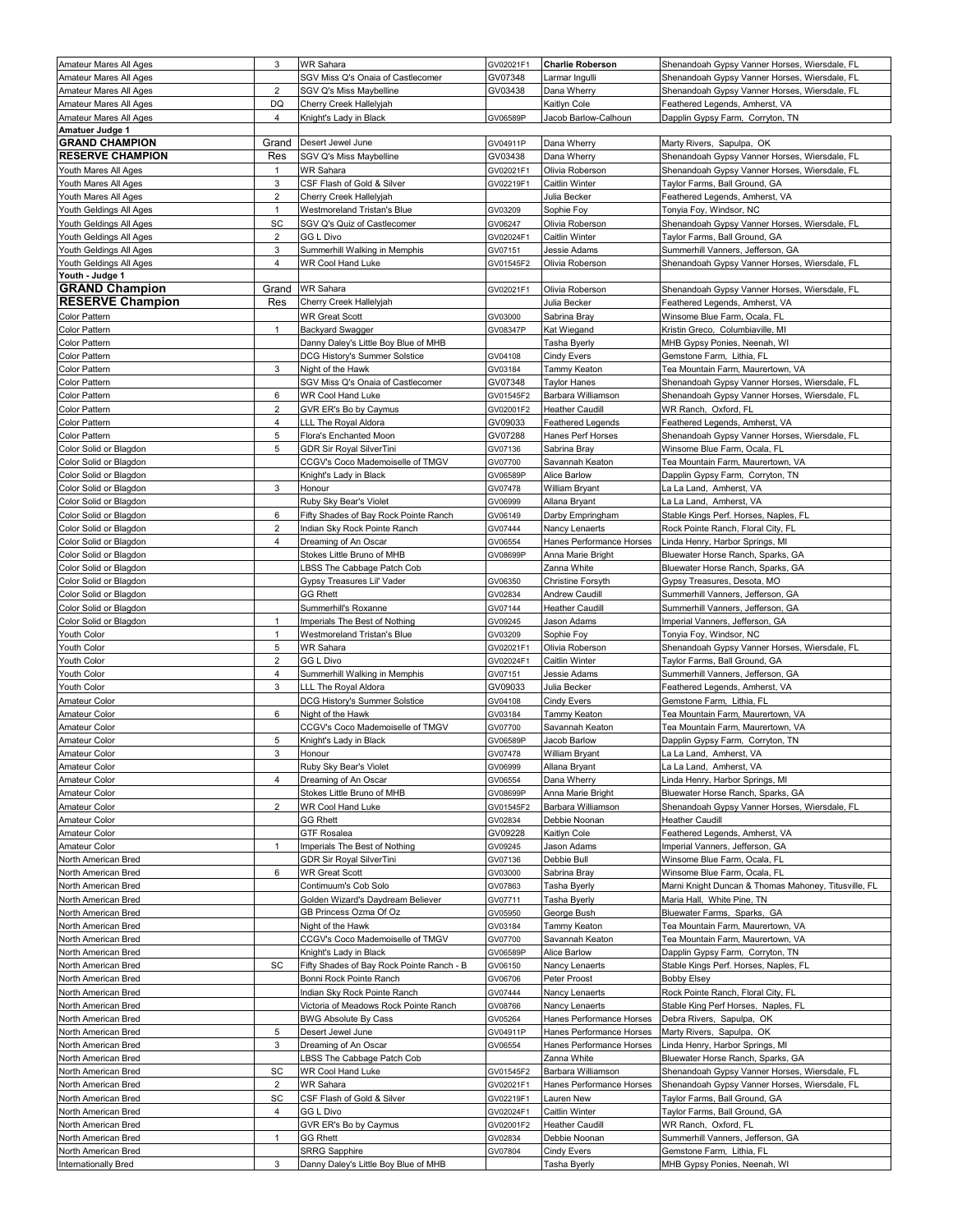| <b>Internationally Bred</b>                        | $\mathbf{1}$      | Dungarvan Black Diamond                                              |                       | GV07147P-H Hanes Performance Horses           | Bird Dog Stables, Byahlia, MS                                                             |
|----------------------------------------------------|-------------------|----------------------------------------------------------------------|-----------------------|-----------------------------------------------|-------------------------------------------------------------------------------------------|
| <b>Internationally Bred</b>                        | 2                 | Stokes Little Bruno of MHB                                           | GV08699P              | Anna Marie Bright                             | Bluewater Horse Ranch, Sparks, GA                                                         |
| Youth Showmanship                                  | $\mathbf{1}$      | <b>Westmoreland Tristan's Blue</b>                                   | GV03209               | Sophie Foy                                    | Tonyia Foy, Windsor, NC                                                                   |
| Youth Showmanship                                  | 2                 | GG L Divo                                                            | GV02024F1             | <b>Caitlin Winter</b>                         | Taylor Farms, Ball Ground, GA                                                             |
| Youth Showmanship                                  | DQ                | Cherry Creek Hallelyjah                                              |                       | Julia Becker                                  | Feathered Legends, Amherst, VA                                                            |
| Amateur Showmanship                                | 5                 | Oakfield Jessies Maybe Its Maybelline                                | GV02032F              | <b>Cindy Evers</b>                            | Gemstone Farm, Lithia, FL                                                                 |
| Amateur Showmanship                                | 3                 | Night of the Hawk                                                    | GV03184               | Savannah Keaton                               | Tea Mountain Farm, Maurertown, VA                                                         |
| Amateur Showmanship                                | $\mathbf{1}$      | Knight's Lady in Black                                               | GV06589P              | Jacob Barlow                                  | Dapplin Gypsy Farm, Corryton, TN                                                          |
| Amateur Showmanship                                | 2                 | Anticipation                                                         | GV00938F1             | <b>Amber Norris</b>                           | Amber Norris, Lithia, FL                                                                  |
| Amateur Showmanship                                |                   | SGV Miss Q's Onaia of Castlecomer                                    | GV07348               | Larmar Ingulli                                | Shenandoah Gypsy Vanner Horses, Wiersdale, FL                                             |
| Amateur Showmanship                                | 6                 | Segway's Early Riser                                                 | GV04455               | Kaitlyn Cole                                  | Feathered Legends, Amherst, VA                                                            |
| Amateur Showmanship                                | 4                 | WR Sahara                                                            | GV02021F1             | Darby Empringham                              | Shenandoah Gypsy Vanner Horses, Wiersdale, FL                                             |
| <b>Pleasure Driving</b>                            | 5                 | PTR Dexter the Red                                                   | GV05661P              | Scott Lynch                                   | Painted Thunder Ranch, Geneva, FL<br>Marni Knight Duncan & Thomas Mahoney, Titusville, FL |
| <b>Pleasure Driving</b><br><b>Pleasure Driving</b> | 3<br>4            | Contimuum's Cob Solo<br>Fifty Shades of Bay Rock Pointe Ranch        | GV07863<br>GV06150    | Tasha Bylerly<br>Peter Proost                 | Stable Kings Perf. Horses, Naples, FL                                                     |
| <b>Pleasure Driving</b>                            | 1                 | Bonni Rock Pointe Ranch                                              | GV06706               | Nancy Lenaerts                                | <b>Bobby Elsey</b>                                                                        |
| <b>Pleasure Driving</b>                            | 2                 | Stokes Little Bruno of MHB                                           | GV08699P              | Anna Marie Bright                             | Bluewater Horse Ranch, Sparks, GA                                                         |
| Amateur Pleasure Driving                           | 2                 | PTR Dexter the Red                                                   | GV05661P              | Scott Lynch                                   | Painted Thunder Ranch, Geneva, FL                                                         |
| Amateur Pleasure Driving                           | 1                 | Stokes Little Bruno of MHB                                           | GV08699P              | Anna Marie Bright                             | Bluewater Horse Ranch, Sparks, GA                                                         |
| Ladies Driving                                     | 3                 | PTR Dexter the Red                                                   | GV05661P              | Jenifer Lynch                                 | Painted Thunder Ranch, Geneva, FL                                                         |
| Ladies Driving                                     | 4                 | Contimuum's Cob Solo                                                 | GV07863               | <b>Tasha Bylerly</b>                          | Marni Knight Duncan & Thomas Mahoney, Titusville, FL                                      |
| Ladies Driving                                     | $\mathbf{1}$      | Bonni Rock Pointe Ranch                                              | GV06706               | Nancy Lenaerts                                | <b>Bobby Elsey</b>                                                                        |
| Ladies Driving                                     | 2                 | Stokes Little Bruno of MHB                                           | GV08699P              | Anna Marie Bright                             | Bluewater Horse Ranch, Sparks, GA                                                         |
| <b>Gentlemens Driving</b>                          | 2                 | PTR Dexter the Red                                                   | GV05661P              | Scott Lynch                                   | Painted Thunder Ranch, Geneva, FL                                                         |
| <b>Gentlemens Driving</b>                          | $\mathbf{1}$      | Contimuum's Cob Solo                                                 | GV07863               | George Bush                                   | Marni Knight Duncan & Thomas Mahoney, Titusville, FL                                      |
| <b>Gentlemens Driving</b>                          | 3                 | Fifty Shades of Bay Rock Pointe Ranch                                | GV06150               | Peter Proost                                  | Stable Kings Perf. Horses, Naples, FL                                                     |
| Liberty Age 2 & Up                                 | 2                 | <b>WHR Tiny Dancer</b>                                               | GV06556P              | Kat Wiegand                                   | Laughing Horse Farms, Woodland, AL                                                        |
| Liberty Age 2 & Up                                 | 5                 | Night of the Hawk                                                    | GV03184               | Savannah Keaton                               | Tea Mountain Farm, Maurertown, VA                                                         |
| Liberty Age 2 & Up                                 | 4                 | Westmoreland Tristan's Blue                                          | GV03209               | Sophie Fov                                    | Tonyia Foy, Windsor, NC                                                                   |
| Liberty Age 2 & Up                                 |                   | Knight's Lady in Black                                               | GV06589P              | Alice Barlow                                  | Dapplin Gypsy Farm, Corryton, TN                                                          |
| Liberty Age 2 & Up                                 |                   | Honour                                                               | GV07478               | <b>Feathered Legends</b>                      | La La Land, Amherst, VA                                                                   |
| Liberty Age 2 & Up                                 |                   | Ruby Sky Bear's Violet                                               | GV06999               | <b>Feathered Legends</b>                      | La La Land, Amherst, VA                                                                   |
| Liberty Age 2 & Up                                 | 6<br>$\mathbf{1}$ | Indian Sky Rock Pointe Ranch                                         | GV07444               | Nancy Lenaerts                                | Rock Pointe Ranch, Floral City, FL                                                        |
| Liberty Age 2 & Up                                 |                   | Dreaming of An Oscar<br>Stokes Little Bruno of MHB                   | GV06554<br>GV08699F   | Hanes Performance Horses<br>Anna Marie Bright | Linda Henry, Harbor Springs, MI                                                           |
| Liberty Age 2 & Up<br>Liberty Age 2 & Up           |                   | WR Sahara                                                            | GV02021F1             | Hanes Performance Horses                      | Bluewater Horse Ranch, Sparks, GA<br>Shenandoah Gypsy Vanner Horses, Wiersdale, FL        |
| Liberty Age 2 & Up                                 | 3                 | Segway's Early Riser                                                 | GV04455               | <b>Feathered Legends</b>                      | Feathered Legends, Amherst, VA                                                            |
| Liberty Age 2 & Up                                 |                   | Gypsy Treasures Lil' Vader                                           | GV06350               | Christine Forsyth                             | Gypsy Treasures, Desota, MO                                                               |
| Liberty Age 2 & Up                                 |                   | Cherry Creek Hallelyjah                                              |                       | <b>Feathered Lengends</b>                     | Feathered Legends, Amherst, VA                                                            |
| Trail In-Hand Jr Horse                             | 3                 | <b>GDR Sir Royal SilverTini</b>                                      | GV07136               | Sabrina Bray                                  | Winsome Blue Farm, Ocala, FL                                                              |
| Trail In-Hand Jr Horse                             |                   | Contimuum's Cob Solo                                                 | GV07863               | Tasha Byerly                                  | Marni Knight Duncan & Thomas Mahoney, Titusville, FL                                      |
| Trail In-Hand Jr Horse                             |                   | Continuum's RG Encore's Serenity                                     | GV09104               | Tasha Byerly                                  | Marni Knight Duncan & Thomas Mahoney, Titusville, FL                                      |
| Trail In-Hand Jr Horse                             |                   | Danny Daley's Little Boy Blue of MHB                                 |                       | Adriana Stoecklein                            | MHB Gypsy Ponies, Neenah, WI                                                              |
| Trail In-Hand Jr Horse                             |                   | GB Princess Ozma Of Oz                                               | GV05950               | Adriana Stoecklein                            | Bluewater Farms, Sparks, GA                                                               |
| Trail In-Hand Jr Horse                             | 5                 | <b>SRRG Sapphire</b>                                                 | GV07804               | <b>Cindy Evers</b>                            | Gemstone Farm, Lithia, FL                                                                 |
| Trail In-Hand Jr Horse                             |                   |                                                                      |                       |                                               |                                                                                           |
|                                                    | 4                 | CCGV's Coco Mademoiselle of TMGV                                     | GV07700               | Savannah Keaton                               | Tea Mountain Farm, Maurertown, VA                                                         |
| Trail In-Hand Jr Horse                             |                   | Knight's Lady in Black                                               | GV06589P              | Alice Barlow                                  | Dapplin Gypsy Farm, Corryton, TN                                                          |
| Trail In-Hand Jr Horse                             |                   | Honour                                                               | GV07478               | <b>William Bryant</b>                         | La La Land, Amherst, VA                                                                   |
| Trail In-Hand Jr Horse                             |                   | Ruby Sky Bear's Violet                                               | GV06999               | Allana Bryant                                 | La La Land, Amherst, VA                                                                   |
| Trail In-Hand Jr Horse                             | 2                 | Bonni Rock Pointe Ranch                                              | GV06706               | Nancy Lenaerts                                | <b>Bobby Elsey</b>                                                                        |
| Trail In-Hand Jr Horse                             |                   | Indian Sky Rock Pointe Ranch                                         | GV07444               | Nancy Lenaerts                                | Rock Pointe Ranch, Floral City, FL                                                        |
| Trail In-Hand Jr Horse                             | $\mathbf{1}$      | Victoria of Meadows Rock Pointe Ranch                                | GV08766               | Nancy Lenaerts                                | Stable King Perf Horses, Naples, FL                                                       |
| Trail In-Hand Jr Horse                             |                   | LBSS The Cabbage Patch Cob                                           |                       | Zanna White                                   | Bluewater Horse Ranch, Sparks, GA                                                         |
| Trail In-Hand Jr Horse                             |                   | SGV Q's Quiz of Castlecomer                                          | GV06247               | <b>Taylor Hanes</b>                           | Shenandoah Gypsy Vanner Horses, Wiersdale, FL                                             |
| Trail In-Hand Jr Horse                             |                   | Summerhill's Roxanne                                                 | GV07144               | <b>Heather Caudill</b>                        | Summerhill Vanners, Jefferson, GA                                                         |
| Trail In-Hand Jr Horse                             |                   | LLL The Royal Aldora                                                 | GV09033               | <b>Feathered Legends</b>                      | Feathered Legends, Amherst, VA                                                            |
| Trail In-Hand Jr Horse<br>Youth Trail In-Hand      | 6<br>$\mathbf{1}$ | Fifty Shades of Bay Rock Pointe Ranch<br>Westmoreland Tristan's Blue | GV06150<br>GV03209    | Nancy Lenaerts<br>Sophie Foy                  | Stable Kings Perf. Horses, Naples, FL<br>Tonyia Foy, Windsor, NC                          |
| Youth Trail In-Hand                                | 3                 | <b>GG L Divo</b>                                                     | GV02024F1             | Caitlin Winter                                | Taylor Farms, Ball Ground, GA                                                             |
| Youth Trail In-Hand                                | 4                 | LLL The Royal Aldora                                                 | GV09033               | Julia Becker                                  | Feathered Legends, Amherst, VA                                                            |
| Youth Trail In-Hand                                | 2                 | Cherry Creek Hallelyjah                                              |                       | Julia Becker                                  | Feathered Legends, Amherst, VA                                                            |
| Trail In-Hand Sr Horse                             | 5                 | Oakfield Jessies Maybe It's Maybelline                               | GV02032F              | Cindy Evers                                   | Gemstone Farm, Lithia, FL                                                                 |
| Trail In-Hand Sr Horse                             | $\mathbf{1}$      | DCG History's Summer Solstice                                        | GV04108               | Sergio Hernandez                              | Gemstone Farm, Lithia, FL                                                                 |
| Trail In-Hand Sr Horse                             | 6                 | Night of the Hawk                                                    | GV03184               | Savannah Keaton                               | Tea Mountain Farm, Maurertown, VA                                                         |
| Trail In-Hand Sr Horse                             |                   | <b>BWG Absolute By Cass</b>                                          | GV05264               | <b>Taylor Hanes</b>                           | Debra Rivers, Sapulpa, OK                                                                 |
| Trail In-Hand Sr Horse                             |                   | Dreaming of An Oscar                                                 | GV06554               | Hanes Performance Horses                      | Linda Henry, Harbor Springs, MI                                                           |
| Trail In-Hand Sr Horse                             |                   | Stokes Little Bruno of MHB                                           | GV08699P              | Anna Marie Bright                             | Bluewater Horse Ranch, Sparks, GA                                                         |
| Trail In-Hand Sr Horse                             | 3                 | WR Sahara                                                            | GV02021F1             | Hanes Performance Horses                      | Shenandoah Gypsy Vanner Horses, Wiersdale, FL                                             |
| Trail In-Hand Sr Horse                             |                   | CSF Flash of Gold & Silver                                           | GV02219F1             | Lauren New                                    | Taylor Farms, Ball Ground, GA                                                             |
| Trail In-Hand Sr Horse                             |                   | GVR ER's Bo by Caymus                                                | GV02001F2             | <b>Heather Caudill</b>                        | WR Ranch, Oxford, FL                                                                      |
| Trail In-Hand Sr Horse                             | 2                 | Segway's Early Riser                                                 | GV04455               | Feathered Legends                             | Feathered Legends, Amherst, VA                                                            |
| Trail In-Hand Sr Horse                             | 4                 | Cherry Creek Hallelyjah                                              |                       | <b>Feathered Legends</b>                      | Feathered Legends, Amherst, VA                                                            |
| Trail In-Hand Sr Horse                             |                   | GG L Divo                                                            | GV02024F1             | Lauren New                                    | Taylor Farms, Ball Ground, GA                                                             |
| Amateur Trail In-Hand<br>Amateur Trail In-Hand     |                   | GDR Sir Royal SilverTini<br>Oakfield Jessies Maybe It's Maybelline   | GV07136<br>GV02032F   | Debbie Bull<br>Cindy Evers                    | Winsome Blue Farm, Ocala, FL<br>Gemstone Farm, Lithia, FL                                 |
| Amateur Trail In-Hand                              | 6                 | DCG History's Summer Solstice                                        | GV04108               | <b>Cindy Evers</b>                            | Gemstone Farm, Lithia, FL                                                                 |
| Amateur Trail In-Hand                              | 3                 | Night of the Hawk                                                    | GV03184               | Savannah Keaton                               | Tea Mountain Farm, Maurertown, VA                                                         |
| Amateur Trail In-Hand                              |                   | CCGV's Coco Mademoiselle of TMGV                                     | GV07700               | Savannah Keaton                               | Tea Mountain Farm, Maurertown, VA                                                         |
| Amateur Trail In-Hand                              | $\mathbf{1}$      | Knight's Lady in Black                                               | GV06589P              | Jacob Barlow                                  | Dapplin Gypsy Farm, Corryton, TN                                                          |
| Amateur Trail In-Hand                              |                   | Honour                                                               | GV07478               | Allana Bryant                                 | La La Land, Amherst, VA                                                                   |
| Amateur Trail In-Hand                              | 5                 | Ruby Sky Bear's Violet                                               | GV06999               | William Bryant                                | La La Land, Amherst, VA                                                                   |
| Amateur Trail In-Hand                              |                   | Dreaming of An Oscar                                                 | GV06554               | Dana Wherry                                   | Linda Henry, Harbor Springs, MI                                                           |
| Amateur Trail In-Hand<br>Amateur Trail In-Hand     |                   | Stokes Little Bruno of MHB<br>Anticipation                           | GV08699P<br>GV00938F1 | Anna Marie Bright<br><b>Amber Norris</b>      | Bluewater Horse Ranch, Sparks, GA<br>Amber Norris, Lithia, FL                             |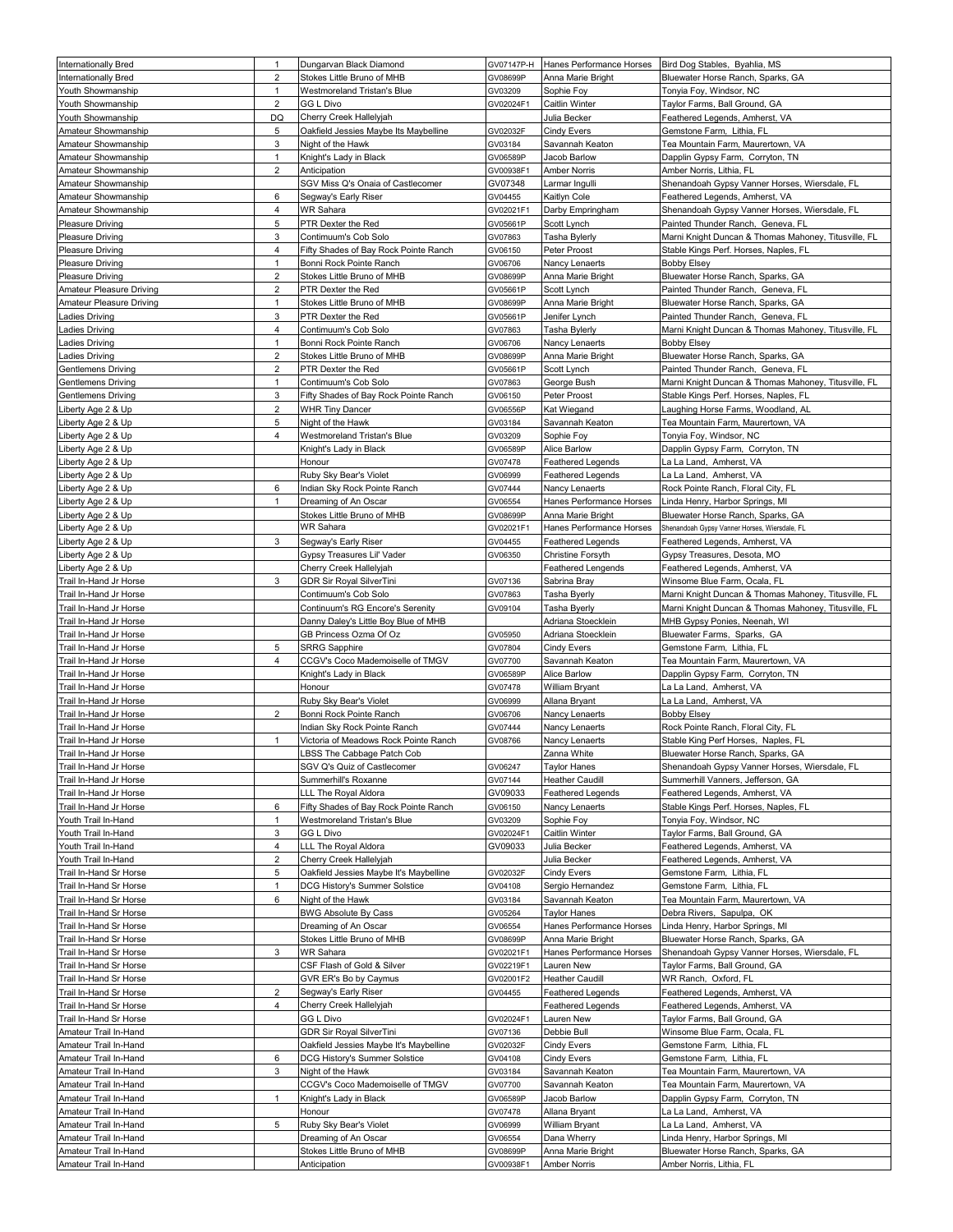| Amateur Trail In-Hand                                        | 2                 | <b>WR Sahara</b>                                          | GV02021F1            | Dana Wherry                            | Shenandoah Gypsy Vanner Horses, Wiersdale, FL                                      |
|--------------------------------------------------------------|-------------------|-----------------------------------------------------------|----------------------|----------------------------------------|------------------------------------------------------------------------------------|
| Amateur Trail In-Hand                                        |                   | Segway's Early Riser                                      | GV04455              | Kaitlyn Cole                           | Feathered Legends, Amherst, VA                                                     |
| Amateur Trail In-Hand                                        | 4                 | Cherry Creek Hallelyjah                                   |                      | Kaitlyn Cole                           | Feathered Legends, Amherst, VA                                                     |
| Dressage Suitability In-Hand                                 | 6                 | GDR Sir Royal SilverTini                                  | GV07136              | Sabrina Bray                           | Winsome Blue Farm, Ocala, FL                                                       |
| Dressage Suitability In-Hand                                 |                   | Backyard Swagger                                          | GV08347P             | Kat Wiegand                            | Kristin Greco, Columbiaville, MI                                                   |
| Dressage Suitability In-Hand                                 |                   | Knight's Lady in Black                                    | GV06589P             | Alice Barlow                           | Dapplin Gypsy Farm,  Corryton, TN                                                  |
| Dressage Suitability In-Hand                                 |                   | Honour                                                    | GV07478              | <b>Feathered Legends</b>               | La La Land, Amherst, VA                                                            |
| Dressage Suitability In-Hand                                 |                   | Ruby Sky Bear's Violet                                    | GV06999              | Feathered Legends                      | La La Land,  Amherst, VA.                                                          |
| Dressage Suitability In-Hand                                 | 3                 | Bonni Rock Pointe Ranch                                   | GV06706              | Nancy Lenaerts                         | <b>Bobby Elsey</b>                                                                 |
| Dressage Suitability In-Hand                                 |                   | <b>BWG Absolute By Cass</b>                               | GV05264              | <b>Taylor Hanes</b>                    | Debra Rivers, Sapulpa, OK                                                          |
| Dressage Suitability In-Hand                                 | 4                 | Desert Jewel June                                         | GV04911P             | <b>Taylor Hanes</b>                    | Marty Rivers, Sapulpa, OK                                                          |
| Dressage Suitability In-Hand                                 | 1                 | Dreaming of An Oscar                                      | GV06554              | Hanes Performance Horses               | Linda Henry, Harbor Springs, MI                                                    |
| Dressage Suitability In-Hand                                 |                   | LBSS The Cabbage Patch Cob                                |                      | Zanna White                            | Bluewater Horse Ranch, Sparks, GA                                                  |
| Dressage Suitability In-Hand                                 |                   | Summerhill's Roxanne                                      | GV07144              | <b>Heather Caudill</b>                 | Summerhill Vanners, Jefferson, GA                                                  |
|                                                              | 5                 | GVR ER's Bo by Caymus                                     | GV02001F2            | <b>Heather Caudill</b>                 | WR Ranch, Oxford, FL                                                               |
| Dressage Suitability In-Hand<br>Dressage Suitability In-Hand | 2                 |                                                           |                      | <b>Heather Caudill</b>                 |                                                                                    |
| Dressage Suitability In-Hand                                 |                   | <b>GG Rhett</b>                                           | GV02834              |                                        | Summerhill Vanners, Jefferson, GA                                                  |
|                                                              |                   | Segway's Early Riser                                      | GV04455              | <b>Feathered Legends</b>               | Feathered Legends, Amherst, VA                                                     |
| Youth Trail US                                               | 2                 | <b>SSFR Majesty</b>                                       | GV02379F2            | Hazel Wade                             | Renee Wade, Tryon, NC                                                              |
| Youth Trail US                                               | $\mathbf{1}$      | Westmoreland Tristan's Blue                               | GV03209              | Sophie Foy                             | Tonyia Foy, Windsor, NC                                                            |
| Youth Trail US                                               | 3                 | GG L Divo                                                 | GV02024F1            | Caitlin Winter                         | Taylor Farms, Ball Ground, GA                                                      |
| Trail US Jr Horse WT/WJ                                      | $\overline{2}$    | Lyuba's EH King Maximus                                   | GV06237              | Ashley Leibe                           | Emerald Hills Gypsy Vanners, Inverness, FL                                         |
| Trail US Jr Horse WT/WJ                                      | $\mathbf{1}$      | Fifty Shades of Bay Rock Pointe Ranch                     | GV06150              | Darby Empringham                       | Stable Kings Perf. Horses, Naples, FL                                              |
| Trail US Jr Horse WT/WJ                                      | 3                 | LBSS The Cabbage Patch Cob                                |                      | Zanna White                            | Bluewater Horse Ranch, Sparks, GA                                                  |
| Amateur Trail US WT/WJ                                       | 4                 | Oakfield Jessies Maybe It's Maybelline                    | GV02032F             | Cindy Evers                            | Gemstone Farm, Lithia, FL                                                          |
| Amateur Trail US WT/WJ                                       | DQ                | Stokes Little Bruno of MHB                                | GV08699P             | Anna Marie Bright                      | Bluewater Horse Ranch, Sparks, GA                                                  |
| Amateur Trail US WT/WJ                                       | 5                 | Anticipation                                              | GV00938F1            | <b>Amber Norris</b>                    | Amber Norris, Lithia, FL                                                           |
| Amateur Trail US WT/WJ                                       | $\overline{2}$    | WR Sahara                                                 | GV02021F1            | Dana Wherry                            | Shenandoah Gypsy Vanner Horses, Wiersdale, FL                                      |
| Amateur Trail US WT/WJ                                       | 6                 | Segway's Early Riser                                      | GV04455              | Kaitlyn Cole                           | Feathered Legends, Amherst, VA                                                     |
| Amateur Trail US WT/WJ                                       | 3                 | Feathered Gold Tierney of Stardust                        | GV06733              | Renee Wade                             | Renee Wade, Tryon, NC                                                              |
| Amateur Trail US WT/WJ                                       | 1                 | Night of the Hawk                                         | GV03184              | Savannah Keaton                        | Tea Mountain Farm, Maurertown, VA                                                  |
| Trail US Sr Horse WT/WJ                                      | $\overline{2}$    | <b>WHR Tiny Dancer</b>                                    | GV06556P             | Kat Wiegand                            | Laughing Horse Farms, Woodland, AL                                                 |
| Trail US Sr Horse WT/WJ                                      | 3                 | Backyard Swagger                                          | GV08347P             | Kat Wiegand                            | Kristin Greco, Columbiaville, MI                                                   |
| Trail US Sr Horse WT/WJ                                      | 6                 | Stokes Little Bruno of MHB                                | GV08699P             | Anna Marie Bright                      | Bluewater Horse Ranch, Sparks, GA                                                  |
| Trail US Sr Horse WT/WJ                                      | SC                | WR Sahara                                                 | GV02021F1            | <b>Taylor Hanes</b>                    | Shenandoah Gypsy Vanner Horses, Wiersdale, FL                                      |
| Trail US Sr Horse WT/WJ                                      | 5                 | CSF Flash of Gold & Silver                                | GV02219F1            | Lauren New                             | Taylor Farms, Ball Ground, GA                                                      |
| Trail US Sr Horse WT/WJ                                      | 4                 | Segway's Early Riser                                      | GV04455              | <b>Feathered Legends</b>               | Feathered Legends, Amherst, VA                                                     |
| Trail US Sr Horse WT/WJ                                      | 1                 | Night of the Hawk                                         | GV03184              | Savannah Keaton                        | Tea Mountain Farm, Maurertown, VA                                                  |
| Amatuer Trail US WJL/WTC                                     | $\mathbf{1}$      | Dreaming of An Oscar                                      | GV06554              | Dana Wherry                            | inda Henry, Harbor Springs, MI.                                                    |
| Trail All Ages US WJL/WTC                                    | $\overline{c}$    | <b>WR Great Scott</b>                                     | GV03000              | Sabrina Bray                           | Winsome Blue Farm, Ocala, FL                                                       |
| Trail All Ages US WJL/WTC                                    | $\mathbf{1}$      | DCG History's Summer Solstice                             | GV04108              | Sergio Hernandez                       | Gemstone Farm, Lithia, FL                                                          |
|                                                              | DQ                |                                                           |                      |                                        |                                                                                    |
| Trail All Ages US WJL/WTC                                    | 3                 | Dreaming of An Oscar<br>GG L Divo                         | GV06554<br>GV02024F1 | Hanes Perf Horses<br>Lauren New        | Linda Henry, Harbor Springs, MI                                                    |
|                                                              |                   |                                                           |                      |                                        |                                                                                    |
| Trail All Ages US WJL/WTC                                    |                   |                                                           |                      |                                        | Taylor Farms, Ball Ground, GA                                                      |
| Dressage Intro Test A, B or C                                | $\mathbf{1}$      | Sir Royal Silver Prince                                   | GV03229              | Sabrina Bray                           | Gypsy Dance Ranch, Ocala, FL                                                       |
| Dressage Intro Test A, B or C                                | SC                | Fifty Shades of Bay Rock Pointe Ranch - A                 | GV06149              | Darby Empringham                       | Stable Kings Perf. Horses, Naples, FL                                              |
| Dressage Intro Test A, B or C                                | SC                | Fifty Shades of Bay Rock Pointe Ranch - B                 | GV06150              | Darby Empringham                       | Stable Kings Perf. Horses, Naples, FL                                              |
| Non-Pro Dressage Intro A, B or C                             | $\overline{2}$    | Feathered Gold Tierney of Stardust - Intrto C             | GV06733              | Renee Wade                             | Renee Wade, Tryon, NC                                                              |
| Non-Pro Dressage Intro A, B or C                             | 3                 | Stokes Little Bruno of MHB - Intro A                      | GV08699P             | Anna Marie Bright                      | Bluewater Horse Ranch, Sparks, GA                                                  |
| Non-Pro Dressage Intro A, B or C                             | $\mathbf{1}$      | LBSS The Cabbage Patch Cob - Intro B                      |                      | Zanna White                            | Bluewater Horse Ranch, Sparks, GA                                                  |
| Dressage Training Level Test of Choice                       | 2                 | SSFR Majesty - Test 1                                     | GV02379F2            | Hazel Wade                             | Renee Wade, Tryon, NC                                                              |
| Dressage Training Level Test of Choice                       | 1                 | Sir Royal Silver Prince - Test 1                          | GV03229              | Sabrina Bray                           | Gypsy Dance Ranch, Ocala, FL                                                       |
| Western Dressage Intro LvI Test of Choice                    | 2                 | Segway's Early Riser - Test 3                             | GV04454              | Shelby Rader                           | Feathered Legends, Amherst, VA                                                     |
| Western Dressage Intro Lvl Test of Choice                    | $\mathbf{1}$      | Segway's Early Riser - Test 4                             | GV04455              | Shelby Rader                           | Feathered Legends, Amherst, VA                                                     |
| WT/WJ Over Ground Poles                                      | $\mathbf{1}$      | DCG History's Summer Solstice                             | GV04108              | Sergio Hernandez                       | Gemstone Farm, Lithia, FL                                                          |
| WT/WJ Over Ground Poles                                      | 3                 | Dreaming of An Oscar                                      | GV06554              | Hanes Performance Horses               | Linda Henry, Harbor Springs, MI                                                    |
| WT/WJ Over Ground Poles                                      | $\overline{2}$    | BSS The Cabbage Patch Cob                                 |                      | Zanna White                            | Bluewater Horse Ranch, Sparks, GA                                                  |
| WT/WJ Over Ground Poles                                      | 6                 | Segway's Early Riser                                      | GV04455              | Feathered Legends                      | Feathered Legends, Amherst, VA                                                     |
| WT/WJ Over Ground Poles                                      | 5                 | Night of the Hawk                                         | GV03184              | Savannah Keaton                        | Tea Mountain Farm, Maurertown, VA                                                  |
| WT/WJ Over Ground Poles                                      | 4                 | Lyuba's EH King Maximus                                   | GV06237              | Ashley Leibe                           | Emerald Hills Gypsy Vanners, Inverness, FL                                         |
| Ranch Riding WJ                                              | $\overline{2}$    | <b>WHR Tiny Dancer</b>                                    | GV06556P             | Kat Wiegand                            | Laughing Horse Farms, Woodland, AL                                                 |
| Ranch Riding WJ                                              | 6                 | <b>Backyard Swagger</b>                                   | GV08347P             | Kat Wiegand                            | Kristin Greco, Columbiaville, MI                                                   |
| Ranch Riding WJ                                              | 3                 | Oakfield Jessies Maybe It's Maybelline                    | GV02032F             | <b>Cindy Evers</b>                     | Gemstone Farm, Lithia, FL                                                          |
| Ranch Riding WJ                                              | 4                 | Lyuba's EH King Maximus                                   | GV06237              | Ashley Leibe                           | Emerald Hills Gypsy Vanners, Inverness, FL                                         |
| Ranch Riding WJ                                              |                   | Fifty Shades of Bay Rock Pointe Ranch                     | GV06150              | Darby Empringham                       | Stable Kings Perf. Horses, Naples, FL                                              |
| Ranch Riding WJ                                              |                   | CSF Flash of Gold & Silver                                | GV02219F1            | Lauren New                             | Taylor Farms, Ball Ground, GA                                                      |
| Ranch Riding WJ                                              | $\mathbf{1}$      | Segway's Early Riser                                      | GV04455              | Feathered Legends                      | Feathered Legends, Amherst, VA                                                     |
|                                                              |                   | Anticipation                                              |                      |                                        | Amber Norris, Lithia, FL                                                           |
| Ranch Riding WJ<br>Ranch Riding WJL                          | 5<br>$\mathbf{1}$ | DCG History's Summer Solstice                             | GV00938F1<br>GV04108 | Amber Norris<br>Sergio Hernandez       | Gemstone Farm, Lithia, FL                                                          |
|                                                              | 3                 |                                                           |                      |                                        |                                                                                    |
| Ranch Riding WJL                                             | $\overline{2}$    | Dreaming of An Oscar<br>GG L Divo                         | GV06554<br>GV02024F1 | Hanes Performance Horses<br>Lauren New | Linda Henry, Harbor Springs, MI                                                    |
| Ranch Riding WJL<br>Ranch Pleasure WJ                        | $\overline{4}$    | Oakfield Jessies Maybe It's Maybelline                    | GV02032F             | <b>Cindy Evers</b>                     | Taylor Farms, Ball Ground, GA                                                      |
|                                                              | 2                 |                                                           |                      |                                        | Gemstone Farm, Lithia, FL                                                          |
| Ranch Pleasure WJ                                            |                   | Fifty Shades of Bay Rock Pointe Ranch                     | GV06150              | Darby Empringham                       | Stable Kings Perf. Horses, Naples, FL                                              |
| Ranch Pleasure WJ                                            | 3                 | CSF Flash of Gold & Silver                                | GV02219F1            | Lauren New                             | Taylor Farms, Ball Ground, GA                                                      |
| Ranch Pleasure WJ                                            | $\mathbf{1}$      | Segway's Early Riser                                      | GV04455              | <b>Feathered Legends</b>               | Feathered Legends, Amherst, VA                                                     |
| Ranch Pleasure WJ                                            | 6                 | Anticipation                                              | GV00938F1            | Amber Norris                           | Amber Norris, Lithia, FL                                                           |
| Ranch Pleasure WJ                                            | 5                 | Lyuba's EH King Maximus                                   | GV06237              | Ashley Leibe                           | Emerald Hills Gypsy Vanners, Inverness, FL                                         |
| Ranch Pleasure WJL                                           | $\mathbf{1}$      | DCG History's Summer Solstice                             | GV04108              | Sergio Hernandez                       | Gemstone Farm, Lithia, FL                                                          |
| Ranch Pleasure WJL                                           | $\overline{c}$    | Dreaming of An Oscar                                      | GV06554              | Hanes Performance Horses               | Linda Henry, Harbor Springs, MI                                                    |
| Ranch Pleasure WJL                                           | 3                 | GG L Divo                                                 | GV02024F1            | Lauren New                             | Taylor Farms, Ball Ground, GA                                                      |
| Youth Western Pleasure WJ                                    | $\mathbf{1}$      | Westmoreland Tristan's Blue                               | GV03209              | Sophie Foy                             | Tonyia Foy, Windsor, NC                                                            |
| Youth Western Pleasure WJ                                    | 2                 | GG L Divo                                                 | GV02024F1            | <b>Caitlin Winter</b>                  | Taylor Farms, Ball Ground, GA                                                      |
| Western Pleasure Jr Horse WJ                                 | -1                | Lyuba's EH King Maximus                                   | GV06237              | Ashley Leibe                           | Emerald Hills Gypsy Vanners, Inverness, FL                                         |
| Western Pleasure Jr Horse WJ                                 | 2                 | Fifty Shades of Bay Rock Pointe Ranch                     | GV06150              | Darby Empringham                       | Stable Kings Perf. Horses, Naples, FL                                              |
| Western Pleasure Jr Horse WJ<br>Western Pleasure Jr Horse WJ | 4<br>3            | LBSS The Cabbage Patch Cob<br>SGV Q's Quiz of Castlecomer | GV06247              | Zanna White<br><b>Taylor Hanes</b>     | Bluewater Horse Ranch, Sparks, GA<br>Shenandoah Gypsy Vanner Horses, Wiersdale, FL |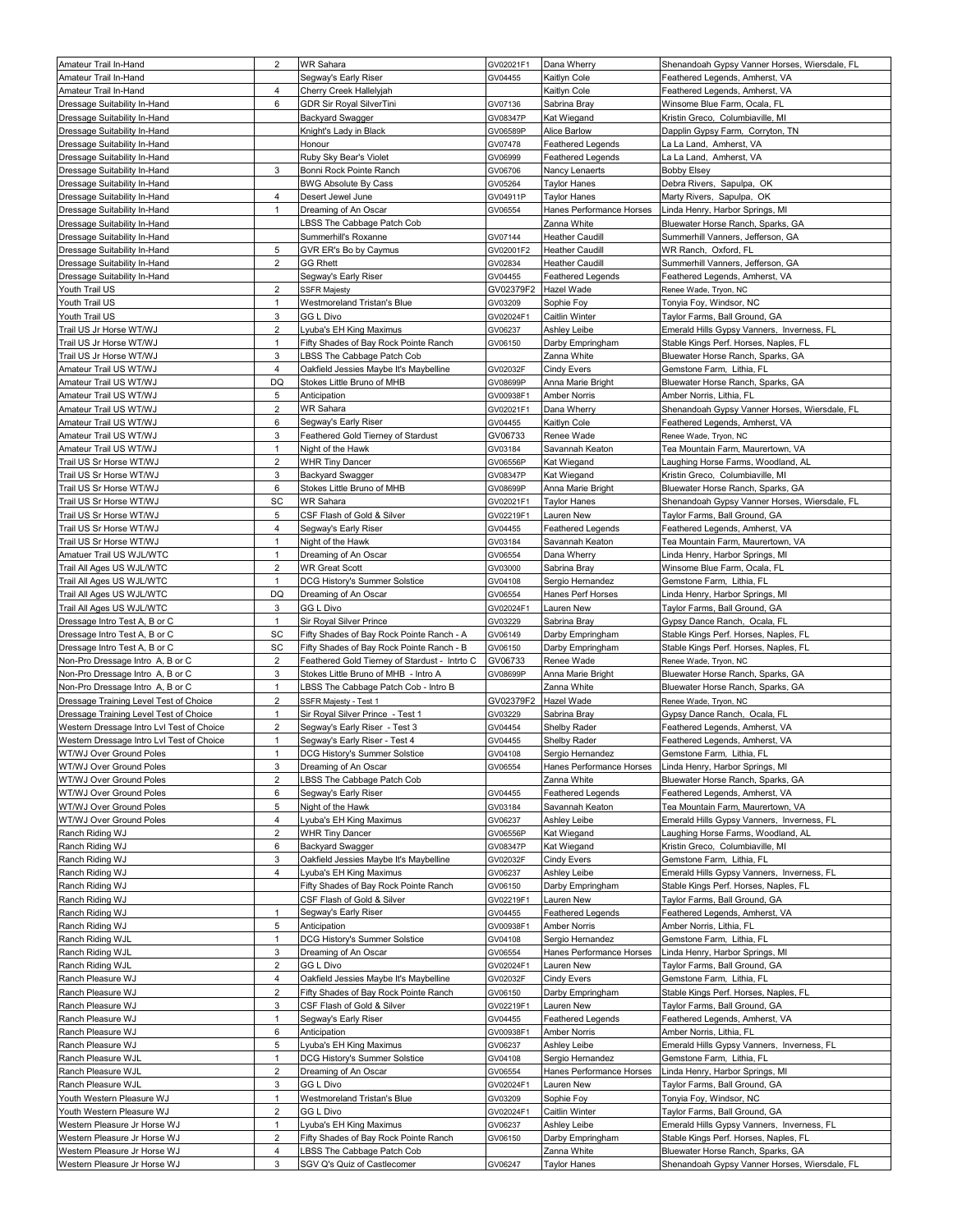| Western Pleasure Sr Horse WJ               | $\mathbf{1}$            | <b>WHR Tiny Dancer</b>                 | GV06556P   | Kat Wiegand              | Laughing Horse Farms, Woodland, AL            |
|--------------------------------------------|-------------------------|----------------------------------------|------------|--------------------------|-----------------------------------------------|
| Western Pleasure Sr Horse WJ               | 4                       | Dungarvan Black Diamond                | GV07147P-H | Hanes Performance Horses | Bird Dog Stables, Byahlia, MS                 |
| Western Pleasure Sr Horse WJ               | $\overline{c}$          | Stokes Little Bruno of MHB             | GV08699P   | Anna Marie Bright        | Bluewater Horse Ranch, Sparks, GA             |
| Western Pleasure Sr Horse WJ               | 5                       | Anticipation                           | GV00938F1  | <b>Amber Norris</b>      | Amber Norris, Lithia, FL                      |
| Western Pleasure Sr Horse WJ               | 6                       | CSF Flash of Gold & Silver             | GV02219F1  | Lauren New               | Taylor Farms, Ball Ground, GA                 |
| Western Pleasure Sr Horse WJ               | 3                       | Segway's Early Riser                   | GV04455    | Feathered Legends        | Feathered Legends, Amherst, VA                |
| Amateur Western Pleasure WJ                | 6                       | Oakfield Jessies Maybe It's Maybelline | GV02032F   | <b>Cindy Evers</b>       | Gemstone Farm, Lithia, FL                     |
| Amateur Western Pleasure WJ                | 4                       | Dungarvan Black Diamond                | GV07147P-H | Dana Wherry              | Bird Dog Stables, Byahlia, MS                 |
| Amateur Western Pleasure WJ                | 3                       | Stokes Little Bruno of MHB             | GV08699P   | Anna Marie Bright        | Bluewater Horse Ranch, Sparks, GA             |
| Amateur Western Pleasure WJ                | 5                       | Anticipation                           | GV00938F1  | <b>Amber Norris</b>      | Amber Norris, Lithia, FL                      |
| Amateur Western Pleasure WJ                | $\overline{c}$          | Dreaming of An Oscar                   | GV06553    | Charlie Roberson         | Linda Henry, Harbor Springs, MI               |
| Amateur Western Pleasure WJ                | $\mathbf{1}$            | Segway's Early Riser                   | GV04455    | Kaitlyn Cole             | Feathered Legends, Amherst, VA                |
| Western Pleasure Sr Horse WJL              | $\mathbf{1}$            | <b>WR Great Scott</b>                  | GV03000    | Sabrina Bray             | Winsome Blue Farm, Ocala, FL                  |
| Western Pleasure Sr Horse WJL              | 3                       | DCG History's Summer Solstice          | GV04108    | Sergio Hernandez         | Gemstone Farm, Lithia, FL                     |
| Western Pleasure Sr Horse WJL              | 2                       | Dreaming of An Oscar                   | GV06554    | Hanes Performance Horses | Linda Henry, Harbor Springs, MI               |
| Western Pleasure Sr Horse WJL              | 4                       | GG L Divo                              | GV02024F1  | Lauren New               | Taylor Farms, Ball Ground, GA                 |
| Amateur Western Pleasure WJL               | $\mathbf{1}$            | Dreaming of An Oscar                   | GV06553    | Dana Wherry              | Linda Henry, Harbor Springs, MI               |
| Youth Western Equitation WJ                | $\mathbf{1}$            | Westmoreland Tristan's Blue            | GV03209    | Sophie Foy               | Tonyia Foy, Windsor, NC                       |
| Youth Western Equitation WJ                | 2                       | GG L Divo                              | GV02024F1  | Caitlin Winter           | Taylor Farms, Ball Ground, GA                 |
| Amateur Western Equitation WJ              | 4                       | Oakfield Jessies Maybe It's Maybelline | GV02032F   | <b>Cindy Evers</b>       | Gemstone Farm, Lithia, FL                     |
| Amateur Western Equitation WJ              | 2                       | Stokes Little Bruno of MHB             | GV08699P   | Anna Marie Bright        | Bluewater Horse Ranch, Sparks, GA             |
| Amateur Western Equitation WJ              | 3                       | Anticipation                           | GV00938F1  | <b>Amber Norris</b>      | Amber Norris, Lithia, FL                      |
| Amateur Western Equitation WJ              | SC                      | WR Sahara                              | GV02021F1  | Dana Wherry              | Shenandoah Gypsy Vanner Horses, Wiersdale, FL |
| Amateur Western Equitation WJ              | $\mathbf{1}$            | Segway's Early Riser                   | GV04455    | Kaitlyn Cole             | Feathered Legends, Amherst, VA                |
| Amateur Western Equitation WJL             | $\mathbf{1}$            | Dreaming of An Oscar                   | GV06554    | Dana Wherry              | Linda Henry, Harbor Springs, MI               |
| Dressage Suitability US WT                 |                         | Backyard Swagger                       | GV08347P   | Kat Wiegand              | Kristin Greco, Columbiaville, MI              |
| Dressage Suitability US WT                 | 4                       | Lyuba's EH King Maximus                | GV06237    | Ashley Leibe             | Emerald Hills Gypsy Vanners, Inverness, FL    |
| Dressage Suitability US WT                 | $\mathbf{1}$            | Sir Royal Silver Prince                | GV03229    | Sabrina Bray             | Gypsy Dance Ranch,  Ocala, FL                 |
| Dressage Suitability US WT                 |                         | Fifty Shades of Bay Rock Pointe Ranch  | GV06150    | Darby Empringham         | Stable Kings Perf. Horses, Naples, FL         |
| Dressage Suitability US WT                 | SC                      | <b>BWG Absolute By Cass</b>            | GV05264    | <b>Taylor Hanes</b>      | Debra Rivers, Sapulpa, OK                     |
| Dressage Suitability US WT                 | 5                       | Stokes Little Bruno of MHB             | GV08699P   | Anna Marie Bright        | Bluewater Horse Ranch, Sparks, GA             |
| Dressage Suitability US WT                 | 6                       | LBSS The Cabbage Patch Cob             |            | Zanna White              | Bluewater Horse Ranch, Sparks, GA             |
| Dressage Suitability US WT                 |                         | CSF Flash of Gold & Silver             | GV02219F1  | Lauren New               | Taylor Farms, Ball Ground, GA                 |
| Dressage Suitability US WT                 | $\overline{\mathbf{c}}$ | Segway's Early Riser                   | GV04455    | Feathered Legends        | Feathered Legends, Amherst, VA                |
| Dressage Suitability US WT                 | 3                       | Feathered Gold Tierney of Stardust     | GV06733    | Renee Wade               | Renee Wade, Tryon, NC                         |
| Dressage Suitability US WTC                | $\overline{c}$          | <b>WR Great Scott</b>                  | GV03000    | Sabrina Bray             | Winsome Blue Farm, Ocala, FL                  |
| Dressage Suitability US WTC                | 6                       | <b>SSFR Majesty</b>                    | GV02379F2  | Hazel Wade               | Renee Wade, Tryon, NC                         |
| Dressage Suitability US WTC                | 4                       | DCG History's Summer Solstice          | GV04108    | Sergio Hernandez         | Gemstone Farm, Lithia, FL                     |
| Dressage Suitability US WTC                | 5                       | Desert Jewel June                      | GV04911P   | Dana Wherry              | Marty Rivers, Sapulpa, OK                     |
| Dressage Suitability US WTC                | 3                       | Dreaming of An Oscar                   | GV06554    | <b>Taylor Hanes</b>      | inda Henry, Harbor Springs, MIL               |
| Dressage Suitability US WTC                | $\mathbf{1}$            | <b>GG Rhett</b>                        | GV02834    | <b>Heather Caudill</b>   | Summerhill Vanners, Jefferson, GA             |
|                                            |                         |                                        |            |                          |                                               |
| Youth English Pleasure WT                  | $\mathbf{1}$            | Westmoreland Tristan's Blue            | GV03209    | Sophie Foy               | Tonyia Foy, Windsor, NC                       |
| Youth English Pleasure WT                  | 3                       | GG L Divo                              | GV02024F1  | Caitlin Winter           | Taylor Farms, Ball Ground, GA                 |
| Youth English Pleasure WT                  | 2                       | Desert Jewel June                      | GV04911P   | Olivia Roberson          | Marty Rivers, Sapulpa, OK                     |
| English Pleasure Jr Horse WT               | 2                       | yuba's EH King Maximus_                | GV06237    | Ashley Leibe             | Emerald Hills Gypsy Vanners, Inverness, FL    |
| English Pleasure Jr Horse WT               | $\mathbf{1}$            | Fifty Shades of Bay Rock Pointe Ranch  | GV06150    | Darby Empringham         | Stable Kings Perf. Horses, Naples, FL         |
| English Pleasure Jr Horse WT               | 3                       | BSS The Cabbage Patch Cob              |            | Zanna White              | Bluewater Horse Ranch, Sparks, GA             |
| English Pleasure Jr Horse WT               | SC                      | SGV Q's Quiz of Castlecomer            | GV06247    | <b>Taylor Hanes</b>      | Shenandoah Gypsy Vanner Horses, Wiersdale, FL |
| English Pleasure Sr Horse WT               | $\mathbf{1}$            | Backyard Swagger                       | GV08347P   | Kat Wiegand              | Kristin Greco, Columbiaville, MI              |
| English Pleasure Sr Horse WT               | 2                       | Sir Royal Silver Prince                | GV03229    | Sabrina Bray             | Gypsy Dance Ranch, Ocala, FL                  |
| English Pleasure Sr Horse WT               | SC                      | <b>BWG Absolute By Cass</b>            | GV05264    | <b>Taylor Hanes</b>      | Debra Rivers, Sapulpa, OK                     |
| English Pleasure Sr Horse WT               | 6                       | Stokes Little Bruno of MHB             | GV08699P   | Anna Marie Bright        | Bluewater Horse Ranch, Sparks, GA             |
| English Pleasure Sr Horse WT               | 3                       | CSF Flash of Gold & Silver             | GV02219F1  | Lauren New               | Taylor Farms, Ball Ground, GA                 |
| English Pleasure Sr Horse WT               | 5                       | Segway's Early Riser                   | GV04455    | <b>Feathered Legends</b> | Feathered Legends, Amherst, VA                |
| English Pleasure Sr Horse WT               | $\overline{4}$          | Feathered Gold Tierney of Stardust     | GV06733    | Renee Wade               | Renee Wade, Tryon, NC                         |
| Amateur English Pleasure WT                | DQ                      | WR Great Scott                         | GV03000    | Debbie Bull              | Winsome Blue Farm, Ocala, FL                  |
| Amateur English Pleasure WT                | SC                      | WR Sahara                              | GV02021F1  | Anna Snow                | Shenandoah Gypsy Vanner Horses, Wiersdale, FL |
| Amateur English Pleasure WT                | 1                       | Segway's Early Riser                   | GV04455    | Kaitlyn Cole             | Feathered Legends, Amherst, VA                |
| Amateur English Pleasure WT                | $\overline{c}$          | Feathered Gold Tierney of Stardust     | GV06733    | Renee Wade               | Renee Wade, Tryon, NC                         |
| Youth English Pleasure WTC                 | $\mathbf{1}$            | <b>SSFR Majesty</b>                    | GV02379F2  | Hazel Wade               | Renee Wade, Tryon, NC                         |
| English Pleasure Sr Horse WTC              | $\mathbf{1}$            | <b>WR Great Scott</b>                  | GV03000    | Sabrina Bray             | Winsome Blue Farm, Ocala, FL                  |
| English Pleasure Sr Horse WTC              | 5                       | <b>SSFR Majesty</b>                    | GV02379F2  | Hazel Wade               | Renee Wade, Tryon, NC                         |
| English Pleasure Sr Horse WTC              | SC                      | Feathered Gold Tierney of Stardust     | GV06733    | Renee Wade               | Renee Wade, Tryon, NC                         |
| English Pleasure Sr Horse WTC              | 4                       | DCG History's Summer Solstice          | GV04108    | Sergio Hernandez         | Gemstone Farm, Lithia, FL                     |
| English Pleasure Sr Horse WTC              | 6                       | Desert Jewel June                      | GV04911P   | Dana Wherry              | Marty Rivers, Sapulpa, OK                     |
| English Pleasure Sr Horse WTC              | 3                       | Dreaming of An Oscar                   | GV06554    | Hanes Performance Horses | Linda Henry, Harbor Springs, MI               |
| English Pleasure Sr Horse WTC              |                         | <b>GG Rhett</b>                        | GV02834    | <b>Heather Caudill</b>   | Summerhill Vanners, Jefferson, GA             |
| English Pleasure Sr Horse WTC              | $\overline{c}$          | GG L Divo                              | GV02024F1  | Lauren New               | Taylor Farms, Ball Ground, GA                 |
| Amateur English Pleasure WTC               | $\mathbf{1}$            | Desert Jewel June                      | GV04911P   | Dana Wherry              | Marty Rivers, Sapulpa, OK                     |
| Amateur English Pleasure WTC               | SC                      | Dreaming of An Oscar                   | GV06554    | Dana Wherry              | Linda Henry, Harbor Springs, MI               |
| Youth English Equitation WT                | $\mathbf{1}$            | Westmoreland Tristan's Blue            | GV03209    | Sophie Foy               | Tonyia Foy, Windsor, NC                       |
| Youth English Equitation WT                | $\overline{\mathbf{c}}$ | GG L Divo                              | GV02024F1  | Caitlin Winter           | Taylor Farms, Ball Ground, GA                 |
| Amateur English Equitation WT              | $\boldsymbol{2}$        | <b>WR Great Scott</b>                  | GV03000    | Debbie Bull              | Winsome Blue Farm, Ocala, FL                  |
| Amateur English Equitation WT              | 3                       | Stokes Little Bruno of MHB             | GV08699P   | Anna Marie Bright        | Bluewater Horse Ranch, Sparks, GA             |
| Amateur English Equitation WT              | SC                      | /VR Sahara                             | GV02021F1  | Anna Snow                | Shenandoah Gypsy Vanner Horses, Wiersdale, FL |
| Amateur English Equitation WT              | $\mathbf{1}$            | Segway's Early Riser                   | GV04455    | Kaitlyn Cole             | Feathered Legends, Amherst, VA                |
| Youth English Equitation WTC               | $\mathbf{1}$            | <b>SSFR Majesty</b>                    | GV02379F2  | Hazel Wade               | Renee Wade, Tryon, NC                         |
| Amateur English Equitation WTC             | SC                      | Dreaming of An Oscar                   | GV06554    | Dana Wherry              | Linda Henry, Harbor Springs, MI               |
|                                            |                         |                                        |            |                          |                                               |
| Open Performance Circuit Champ WJ/WT       | Champ                   | Fifty Shades of Bay Rock Pointe Ranch  | GV06150    | Darby Empringham         | Stable Kings Perf. Horses, Naples, FL         |
| Open Performance Res Circuit Champ WJ/WT   | Res                     | Lyuba's EH King Maximus                | GV06237    | Ashley Leibe             | Emerald Hills Gypsy Vanners, Inverness, FL    |
| Open Performance Res Circuit Champ WJL/WTC | Champ                   | DCG History's Summer Solstice          | GV04108    | Sergio Hernandez         | Gemstone Farm, Lithia, FL                     |